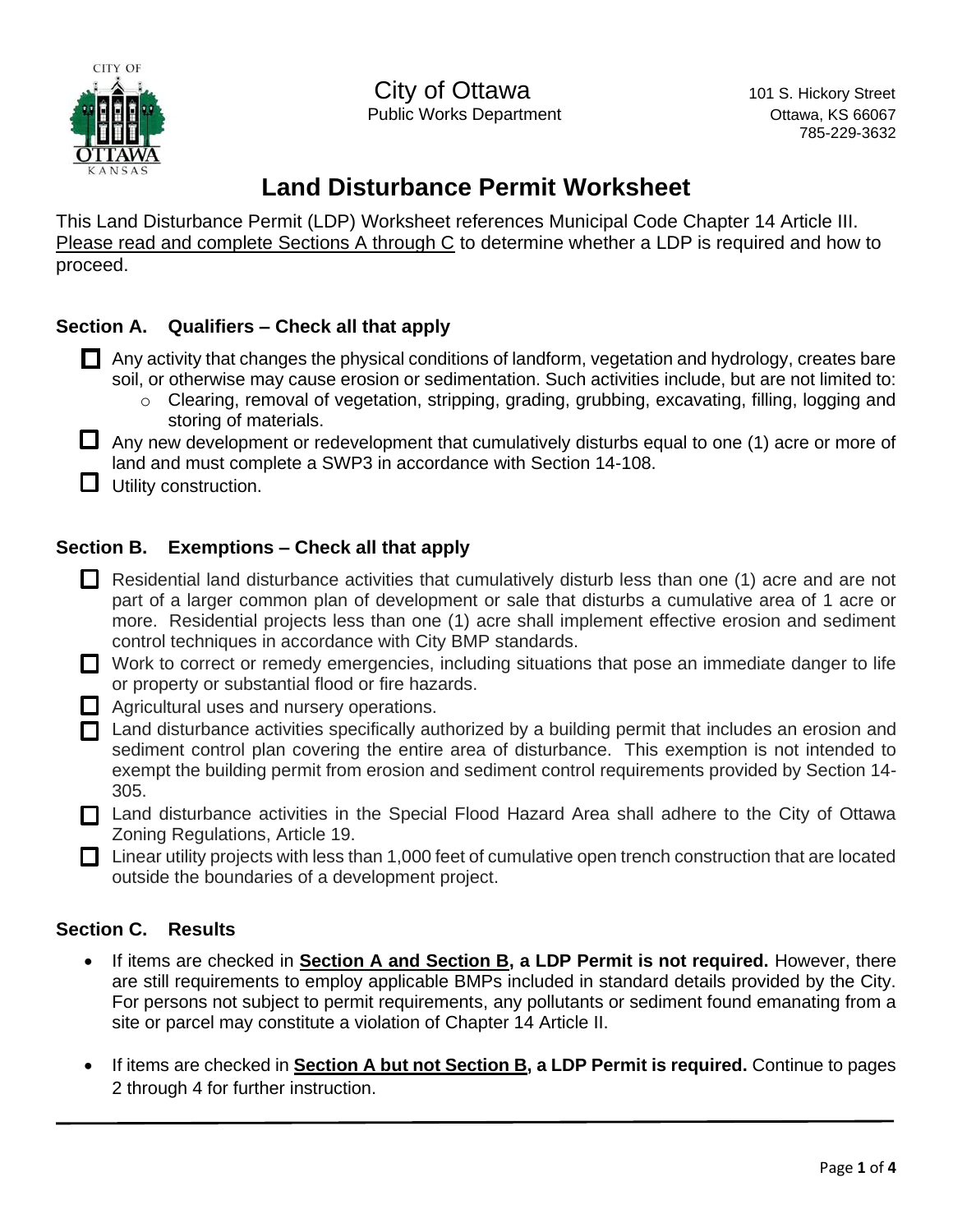#### **Required documents for LDP application:**



**T** Construction documents that indicate location, extent, and nature of work proposed.

 $\Box$  Site plan with an engineer scale showing all of the following:

- o Size and location of new construction.
- o Existing structures on the site.
- o Legal description of the lot tract or parcel.
- o Grading plan.
- o Drainage map.
- o Erosion and sediment control plan.

#### **Erosion and Sediment Control Plan design requirements:**

 $\Box$  Provide for the control of other pollutants related to the land disturbance activity including but not limited to:

- o Discarded building materials
- o Concrete truck washout
- o Fuel
- o Hydraulic fluids
- o Chemicals
- o Litter
- o Sanitary wastes.

 $\Box$  Cut and fill slopes shall not exceed 3:1, except as approved by the City Engineer.

 $\Box$  Must not obstruct any existing or built drainage ways.

#### **Erosion and Sediment Control Plan:**

 $\Box$  A natural resources map identifying soils, forest cover, and resources.

 $\Box$  A sequence of construction of the development site, including:

- o Stripping and cleaning.
- o Rough grading.
- o Construction of utilities, infrastructure, and buildings.
- o Final grading and landscaping.
- o Expected date on which clearing will begin.
- o Estimated duration of exposure of cleared areas.
- o Areas of clearing.
- o Installation of temporary erosion and sediment control measures.
- o Establishment of permanent vegetation.

#### $\Box$  Seeding:

- o Mixtures and rates.
- o Types of sod.
- o Method of seedbed preparation.
- o Expected seeding dates.
- o Type and rate of lime and fertilizer application.
- o Kind any quantity of mulching for both temporary and permanent vegetative control measures.

 $\Box$  Provisions for maintenance of control facilities,

- o including easements
- o estimates of the cost of maintenance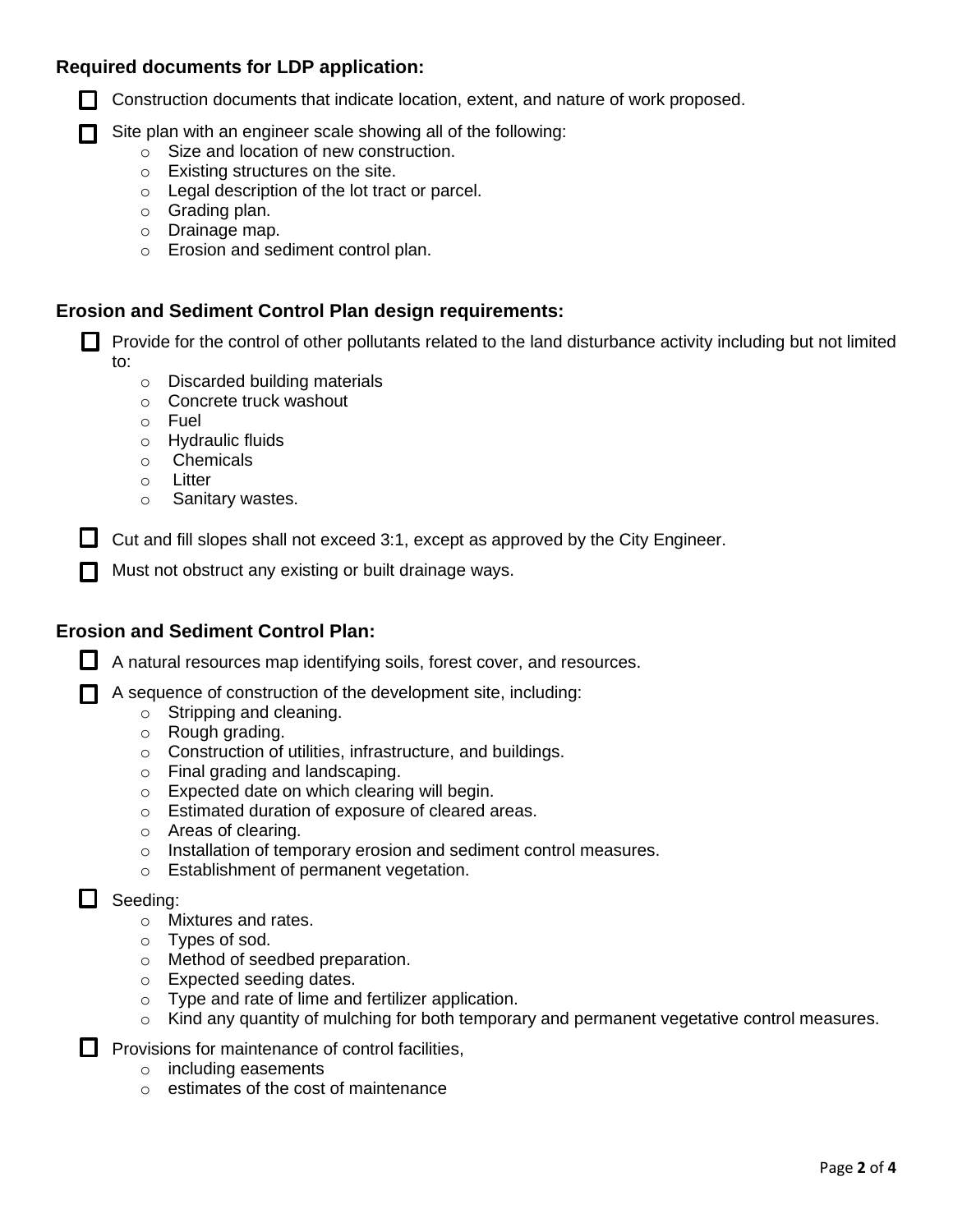## **Sediment & Erosion Control requirements include, but are not limited to:**

- Special techniques for steep slopes or in drainage ways shall be used to ensure stabilization.
- Soil stockpiles must be stabilized or covered at the end of each workday.
- The entire site must be stabilized, using a heavy mulch layer or another method that does not require germination to control erosion, at the close of the construction season.
- Techniques shall be employed to prevent the blowing of dust or sediment from the site.
- Techniques that divert upland runoff past disturbed slopes shall be employed.
- Where land disturbance activities have temporarily or permanently ceased on a portion of a project site for over 14 consecutive days, the disturbed areas shall be protected from erosion by stabilizing the areas with mulch or other similarly effective soil stabilizing BMPs.
- Settling basins, sediment traps, or tanks and perimeter controls.
- Settling basins that are designed in a manner that allows adaptation to provide long-term stormwater management.
- Protection for adjacent properties by the use of a vegetated buffer strip in combination with perimeter controls.

## **Construction site access requirements must include:**

- A temporary access road provided at all sites.
- Other measures required by the City Engineer in order to ensure that sediment is not tracked into public streets by construction vehicles or washed into stormwater drains.

#### **Inspection (Municipal Code 14-307):**

Initial Inspection. The permit holder shall notify the City when initial erosion and sediment control measures are installed in accordance with the Erosion and Sediment Control Plan. **No land disturbance activities shall begin prior to approval** from the City that all pre-construction erosion and sediment control measures are correctly installed per the approved plan.

Maintenance of Control Measures. All prescribed erosion and sediment control measures shall be maintained in good order and in compliance with the Erosion and Sediment Control Plan at all times.

Routine Inspection. It shall be the duty of the permit holder to routinely inspect the construction site and maintain effective Erosion and Sediment Control measures. Routine inspections shall be performed once every 14 days and within twenty-four hours following each rainfall event of  $\frac{1}{2}$ " or more within any twentyfour hour period. A log shall be kept of these inspections. Any deficiencies shall be noted in a report of the inspection and include the action taken to correct the deficiency. Inspection reports shall be submitted to the City Manager upon request.

The inspection report shall include the following minimum information:

- o Inspectors name
- o Date of inspection
- $\circ$  Observations relative to the effectiveness of the erosion and sediment control measures.
- o Actions necessary to correct deficiencies
- o Signature of person performing the inspection

The City may also perform inspections of the land disturbance activity site to verify compliance with the Erosion and Sediment Control Plan. Should it be found that erosion and control methods are ineffective or are not being maintained properly, the City may take enforcement actions described in Article I, Section 14-104.

See Municipal Code 14-304 for expiration, suspension, and revocation of permits.